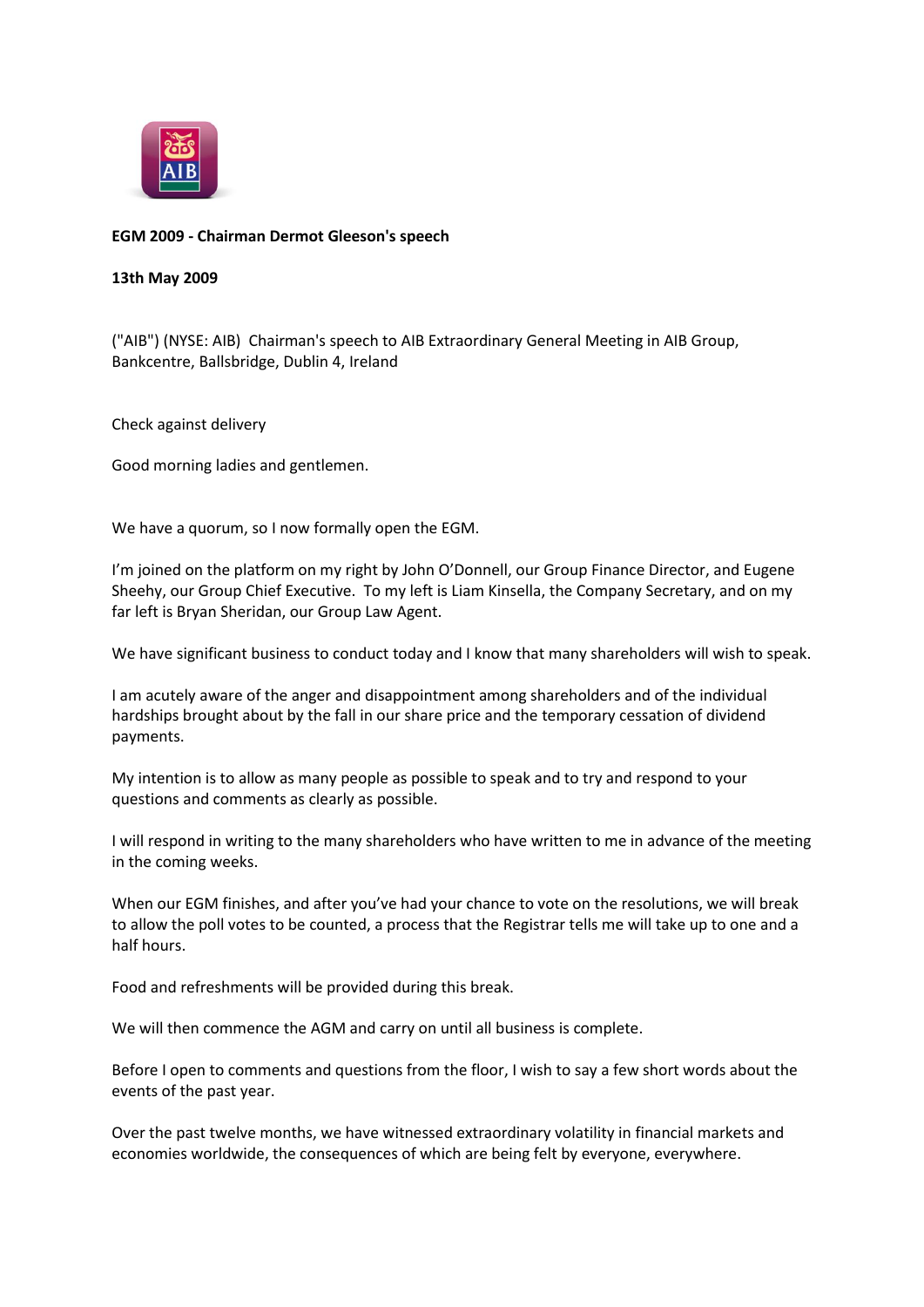However, aside from the impacts of the world recession, decisions were made in Ireland and here in AIB which have compounded the effects of the worst economic downturn in living memory.

In common with the European and US Banking systems, in common with our customers, Irish people and businesses, and in common with the Irish State, we believed the momentum in world economies, including Ireland, would continue for some time, and would slow gently, rather than abruptly.

Regrettably, we were wrong in that view.

With hindsight I regret some of the lending decisions that were made, particularly in relation to property development here in Ireland.

Most of all, I regret the impact of those decisions on our shareholders, our customers, our staff, and on everyone else affected either directly or indirectly, and, on behalf of the Bank, I apologise unreservedly to you for the anxiety and distress that shareholders have suffered.

I have decided to retire in July. In simple terms it's the correct thing to do. The Shareholders and the other Stakeholders in the Bank are entitled to a clear signal of accountability.

There is a need for change.

With this recapitalisation we turn a page, open a new chapter.

My own decision to retire is made much much easier by the availability of 2 candidates within the Board with exceptional experience of banking outside Ireland to take over as Chair and Deputy Chair.

A year ago when we met there were financial and economic storm clouds on the global horizon but nobody at that stage foresaw the dramatic collapse in world fortunes that were to follow.

The question has to be asked whether, in some alternative version of the last few years, AIB could have emerged unscathed from the international turmoil that has gripped the financial system of the whole western world?

Could we have avoided all the troubles? I'm afraid not.

Could we have done better? Absolutely – we could have done a lot better.

It is not realistic to think that there was some alternative scenario in which a bank the size of AIB, alone among Western European and North American banks, could have insulated itself against the freeze-up in credit markets and protected its share price.

Banks and banking systems are, for better or for worse, interlaced and intertwined with the world financial system to such a degree that when the tide goes out for one it goes out for all.

And Ireland's economy, as one of the most open in the world, is more susceptible than most to the dangers of broad economic shifts and shocks.

So, although we undoubtedly didn't help ourselves, the idea that we could in some way have stood aloof from a worldwide phenomenon, and that when banks globally, of all shapes and sizes, suffered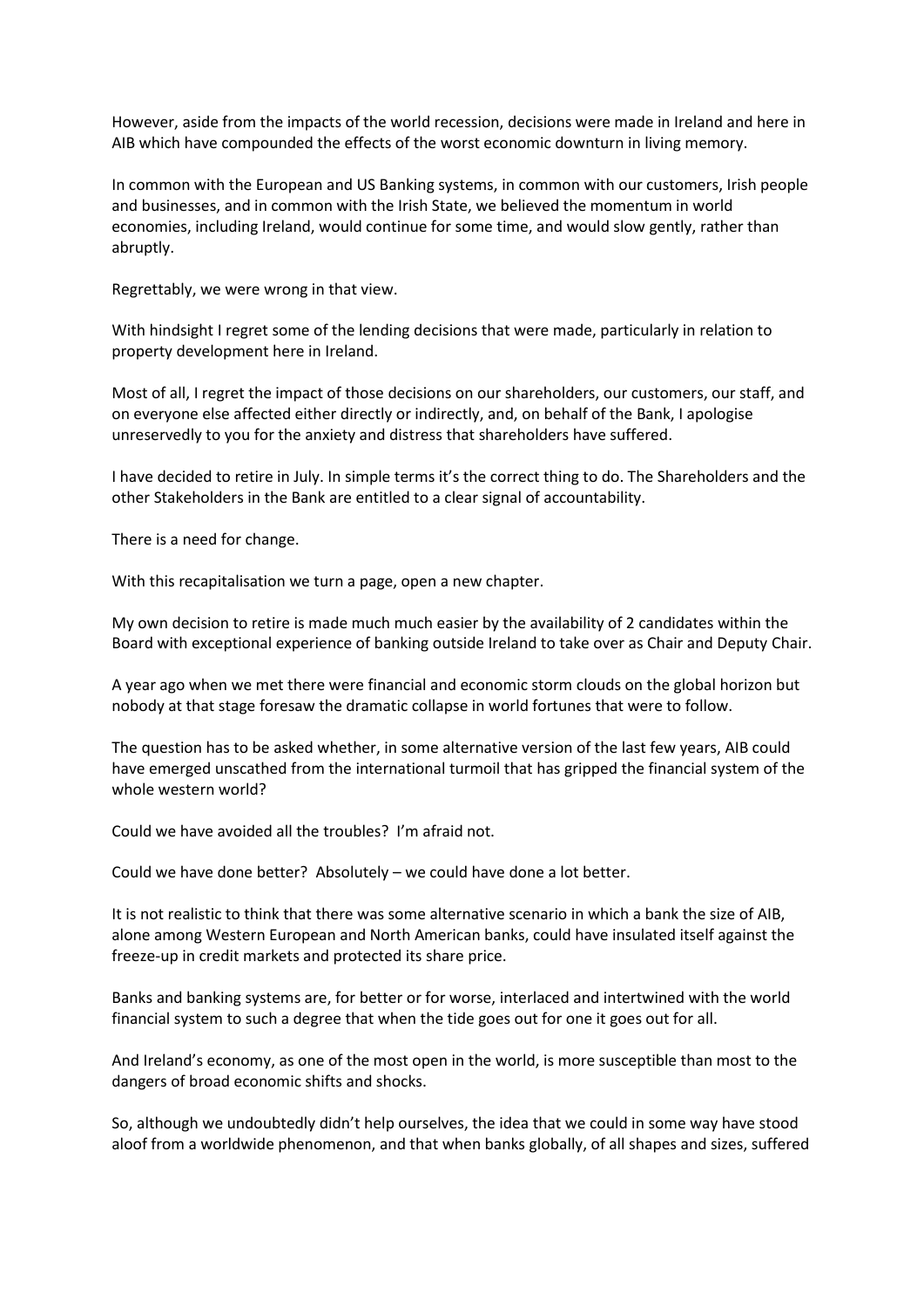massive declines in their share prices, that Ireland was in some way to remain an exception, is simply not credible.

The cumulative effect of all of these difficulties has resulted in a considerable loss of confidence in the global financial sector, and in the Boards and Management of many banks, as we all know.

All Bank share values in the Western World have significantly declined in the last year.

Arising out of these developments, Governments, including the Government of Ireland, have responded to the rapid decline in financial markets by providing stability to the banking industry.

In September 2008, the Irish Government's Guarantee Scheme was announced, whereby the Minister for Finance agreed to guarantee, until 29 September 2010, specified liabilities of certain credit institutions, including AIB.

I wish to pay tribute to the decisiveness of our Government in introducing that initiative at that time.

It was an essential move in ensuring AIB's, and the Irish Banking system's, continued access to the international wholesale funding markets and in preventing a flow of deposits out of the country.

The proposed recapitalisation in the amount of  $\epsilon$ 3.5 billion announced by the Government on 11 February 2009, on which you, the shareholders, will be voting later, represents a positive and pragmatic approach to raising capital in the current market, while aiming to protect, as much as possible, the rights and interests of AIB Shareholders.

The Government's investment will enhance the resilience of the Group's balance sheet and provide support to the Group's business, helping to preserve its viability as an independent financial institution.

It should be noted that, in return for the injection of capital and the support afforded by the Guarantee Scheme, AIB will pay about €400 million per annum [€280m per annum for the capital and c.€120m per annum for the guarantee] to the Exchequer for as long as these arrangements remain in place.

The investment of capital also includes the issue of warrants to the Government to allow them purchase 25% of AIB and, thus, to benefit considerably from any recovery in our share price over the coming years.

We have also recently announced that, following further discussions with the Minister for Finance, and in the light of the continuing deterioration in the economy and, thus, in asset quality, we have decided to take further action to strengthen our capital position.

As a consequence, in addition to the proposed €3.5 billion injection by the Government, we aim to increase our core tier 1 capital by a further €1.5 billion before the end of 2009.

This will be achieved through the sale of certain assets and other actions, the details of which will be announced when worked through.

The injection of the €3.5 billion in capital, along with the additional €1.5 billion which we will raise ourselves, will boost our capital reserves to cushion the impact of credit provisions and leave us, at the end of this cycle, with stronger capital ratios.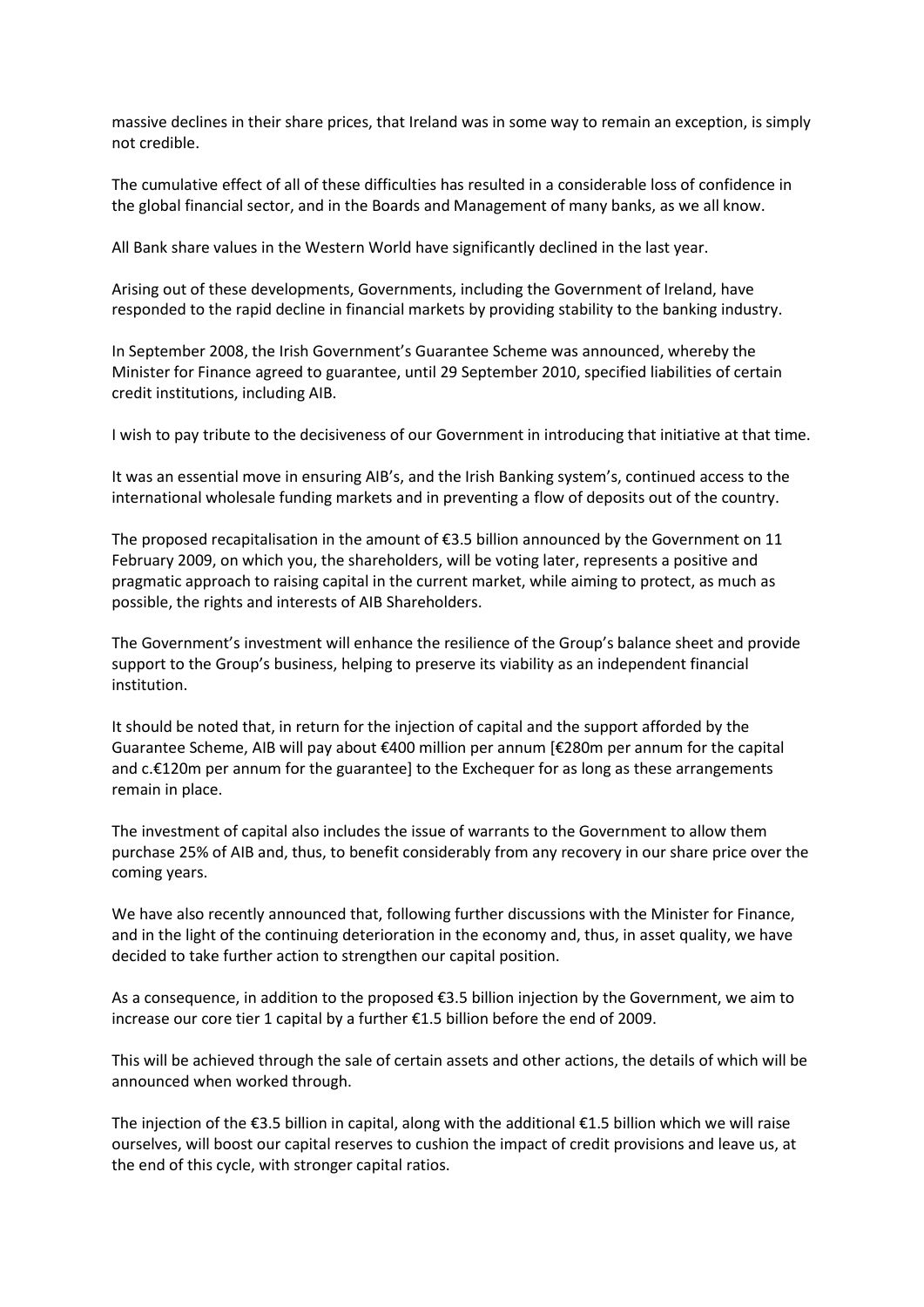Before the end of the cycle NAMA will be up and running.

Let me say a few words about the proposed Government National Assets Management Agency, or NAMA as it has become known, in the context of the wider programme of Government support.

The National Assets Management Agency, NAMA, is the vehicle by which the Government proposes to achieve this final element of support.

Decisions on how NAMA will work, and the potential impacts on taxpayers, shareholders and the Banks are complex and ongoing.

We support what we believe is a positive step taken by the Government in its decision to create NAMA and we will work closely with the authorities to achieve its implementation.

The recovery of the global banking system and global economies is highly dependent on the support of Governments world-wide, and the Irish Banking System and economy is no different in this respect.

In the U.S., Britain, and every major country in Continental Europe, the pattern is the same.

In an Irish context, there are three critical elements to that support.

The first element is the Government Guarantee Scheme to which I've referred.

The second element is the injection of capital which I've also described.

The third and equally important element involves the removal of the impaired assets from Banks' Balance Sheets, thereby restoring confidence in the capital positions and lending capacity of the banks.

Now, finally, let me say something about our business performance so far in 2009.

We released a detailed Interim Management Statement, otherwise known as a trading update, on Monday last, the details of which have been widely reported in the media.

In summary, the continuation of poor economic conditions is impacting negatively on most aspects of our business performance and exerting further downward pressure on customers and, consequently, on our income and asset quality.

So, for the Group overall, 2009 will be a very challenging year.

Now it's time that you were heard and I'll take questions and comments from the floor.

If you wish to make a comment or ask a question, please raise your hand and we'll get a microphone to you in sequence.

Please state your name before asking your question.

As I said at the outset, my intention is to hear from as many people in the room as wish to speak so please be assured that we will get to you eventually